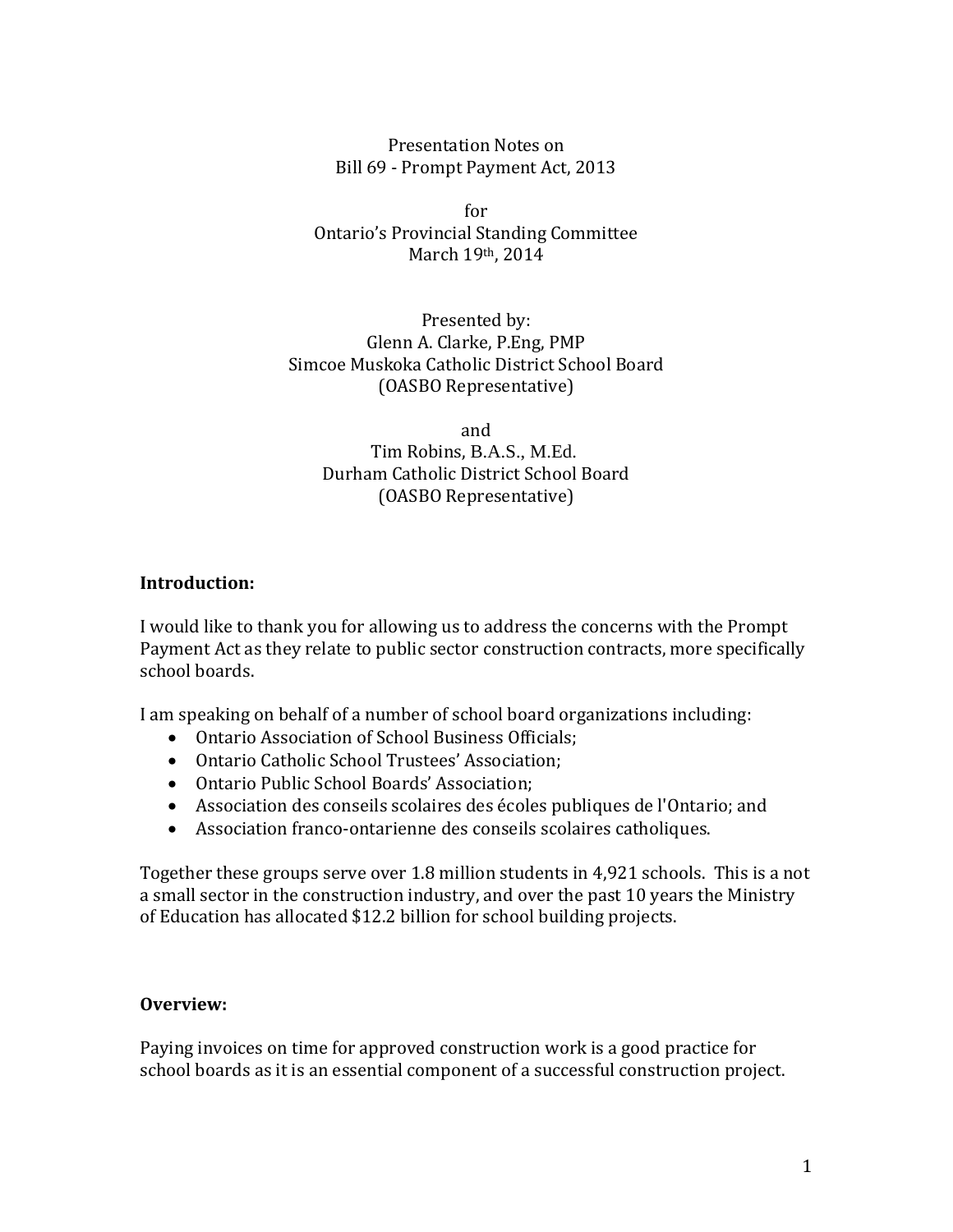However, the terms under the proposed Prompt Payment Act would have a negative impact on long-established construction processes in Ontario.

The first area of concern is with the technical language in the Bill which will create problems with the standard Canada-wide CCDC construction contracts and the Construction Lien Act. The existing standard school board contracts allow boards to better manage school construction projects and protect the capital expenditures in a manner that ultimately benefits the taxpayers, and the students of Ontario. Concerns with the terms in the Bill are detailed in the OASBO reports including the study entitled: *Ontario's Bill 69, Prompt Payment Act, 2013 –a Failed Framework*. These reports, together with other supporting documentation, have been submitted to the Standing Committee.

Specifically, the unreasonable terms in the Bill would impact school boards construction projects with:

- Added construction costs;
- Payment for incomplete work; and
- Project delays and late school openings.

In the end, the Act would not provide best value to the Ontario taxpayers.

Secondly, in the past 2 years the contractors have been developing the framework for this bill yet there has been no public consultation with Ontario's public and private owners of construction projects.

The contractors need to discuss their payment concerns to allow the owner representatives to understand the issues and consider the many positive solutions; one of which is for the general contractors to voluntarily make revisions to their contracts with the subcontractors. This positive action is contrasted with the legislation which will only add to the challenges in managing projects resulting in substantial legal costs.

The requirement for open consultation was acknowledged recently by the contractors assocation where it is reported that they are "now calling for the government to put the brakes on,.., the Prompt Payment Act". The contractors are now proposing a series of discussions with the owners. This step should have occurred well prior to the introduction of the Bill.

Thirdly, there is a lot of misinformation that has been introduced and owners have not had an opportunity to respond to this incorrect messaging until now.